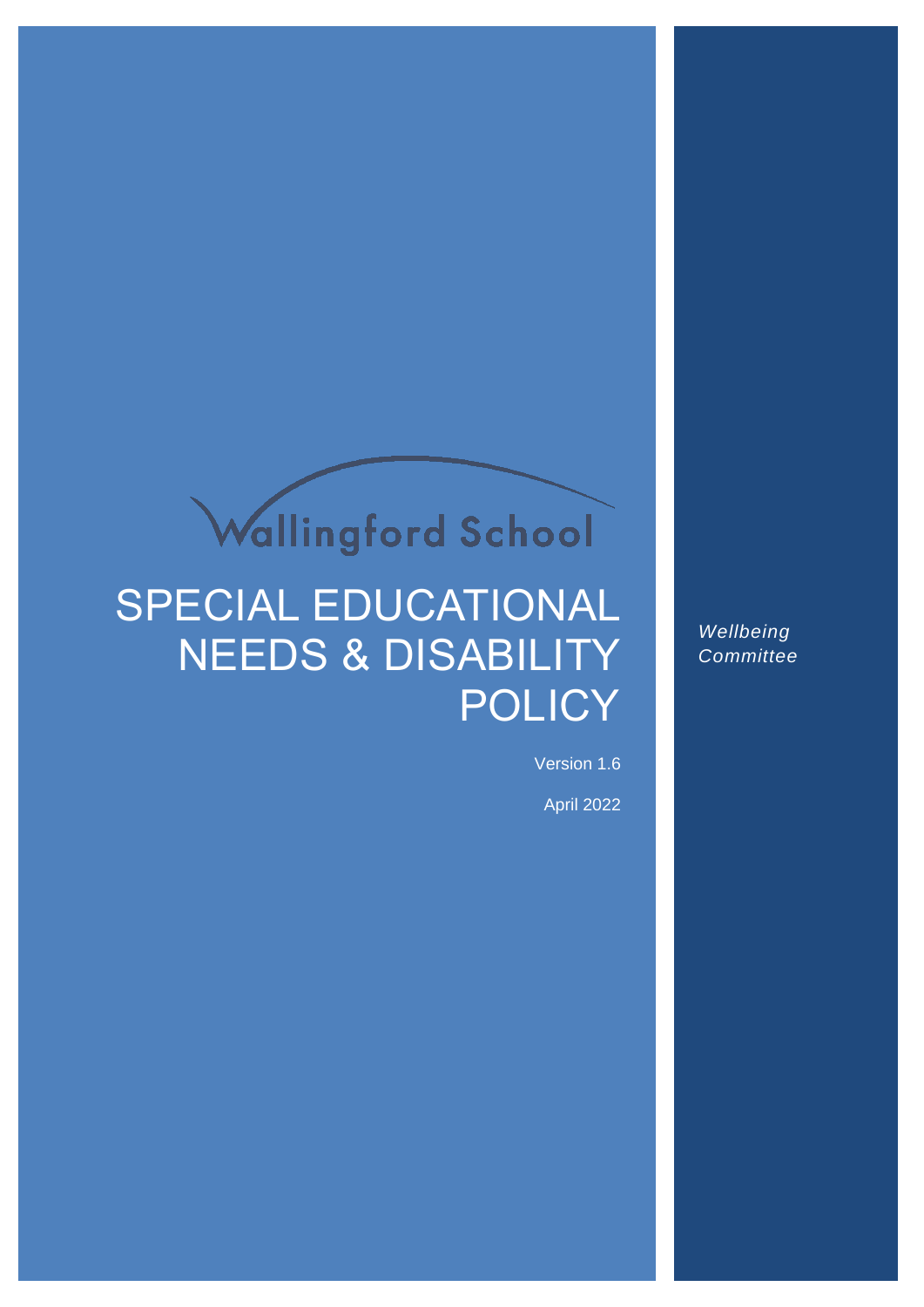| <b>Version Control</b>  |                                                                                                                                                                                                                                                               |  |
|-------------------------|---------------------------------------------------------------------------------------------------------------------------------------------------------------------------------------------------------------------------------------------------------------|--|
| Policy                  | <b>Special Educational Needs&amp; Disability</b>                                                                                                                                                                                                              |  |
| <b>SLT</b>              | FL: KA                                                                                                                                                                                                                                                        |  |
| Reference               | Special Educational Needs & Disability Policy                                                                                                                                                                                                                 |  |
| Committee               | Wellbeing                                                                                                                                                                                                                                                     |  |
| Circulation             | Parents, Governors, Staff                                                                                                                                                                                                                                     |  |
| <b>Status</b>           | Agreed and adopted                                                                                                                                                                                                                                            |  |
| Version                 | June 2015 v 1.3 updated in line with government<br>policy changes<br>January 2018 v1.4 updated with new staff and<br>SENDco/s, and website references.<br>March 2020 v 1.5 updated with new staff and<br>revisions<br>April 2022 v 1.6 updated with new staff |  |
| Governing body approved | FGB: 18 June 2015<br>WBC: February 2018<br>FGB: 27 February 2018<br>FGB 12 May 2020<br>FGB (to be reviewed May 2022)                                                                                                                                          |  |
| <b>Review Cycle</b>     | 2 years                                                                                                                                                                                                                                                       |  |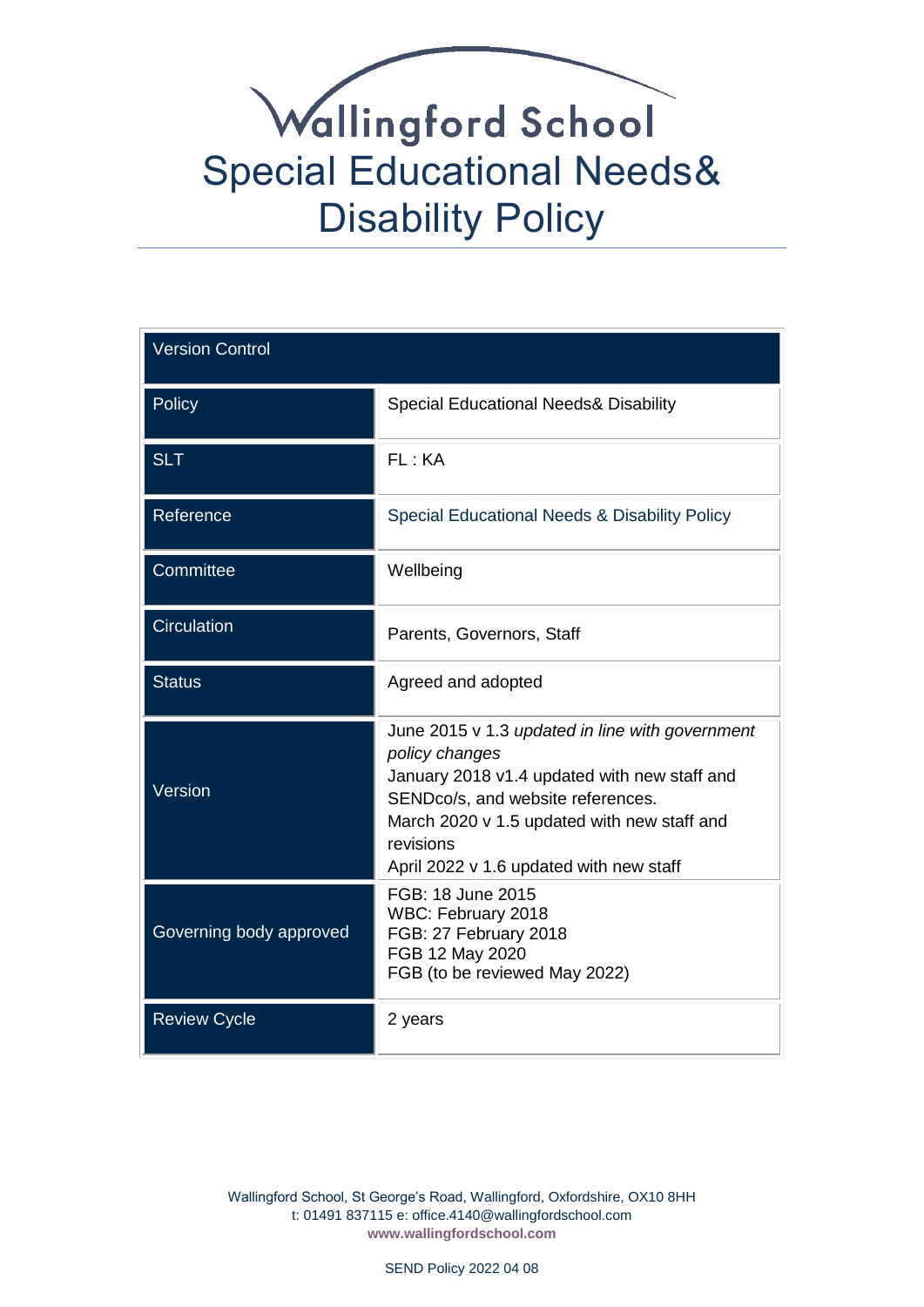### **Contents**

<span id="page-2-0"></span>

| 3. Identifcation and Support/ Definition of SEND (Education Act 1996)  4 |  |
|--------------------------------------------------------------------------|--|
|                                                                          |  |
|                                                                          |  |
|                                                                          |  |
|                                                                          |  |
|                                                                          |  |
|                                                                          |  |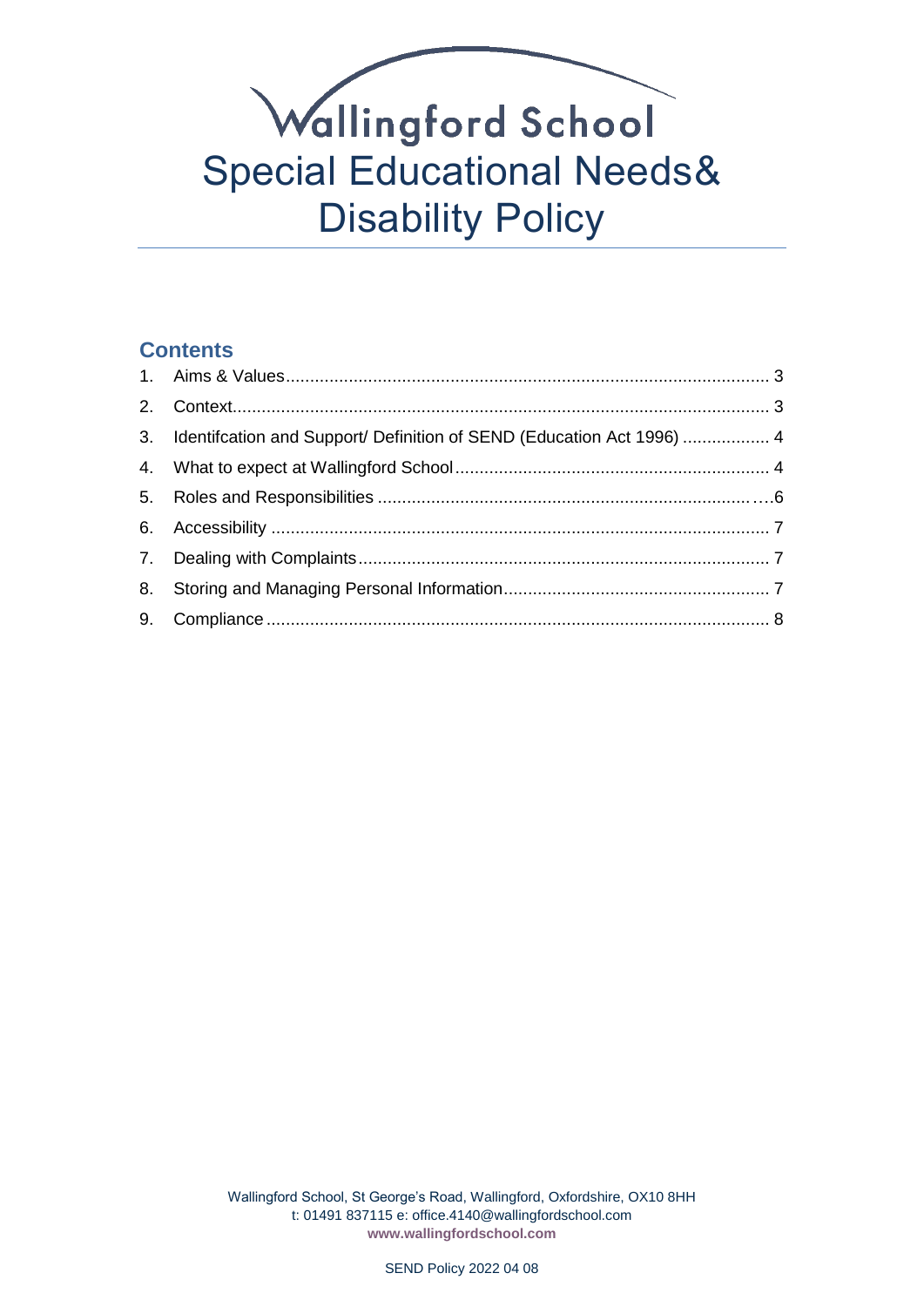

### **1. Visions, values and aims**

Our school is an inclusive 11-18 school serving Wallingford and the surrounding villages. The school supports the principle of inclusion for pupils with Special Educational Needs and Disability (SEND). We believe that a policy of inclusive education has the potential to benefit ALL children**. We are committed to ensuring that all students realise their potential by sharing a common entitlement to a broad, balanced and accessible curriculum, having access to a wide range of extra-curricular activities and feeling that they belong in, and are part of, the school community** This provides equality of opportunity and enables good outcomes for all students, regardless of specific need or disability, with the aim of '*sending every child into the world able and qualified*'.

*\*Adapted to reflect that Inclusion is about a sense of belonging, not just being integrated into mainstream lessons.*

### <span id="page-3-0"></span>**2. Our context**

Further information about our SEND context can be found via the following resources:

- **The Local Offer** gives detail about what support and services should be available to those with SEND in the locality. This is the responsibility of Oxfordshire County Council. More information can be found at **[https://www.oxfordshire.gov.uk/cms/public-site/special](https://www.oxfordshire.gov.uk/cms/public-site/special-educational-needs-and-disability-local-offer)[educational-needs-and-disability-local-offer](https://www.oxfordshire.gov.uk/cms/public-site/special-educational-needs-and-disability-local-offer)**
- *The Special Educational Needs Information Report* is published annually by the school's Special Educational Needs and Disability Coordinator (SENDCo) and provides information about what is being delivered at Wallingford School. The latest report can be found at **[file:///S:/SEND%20Information%20Report%202018%20\(2\).pdf](file://///oracle/fileServer/Users/Staff/BIGMORED/SEND%20Information%20Report%202018%20(2).pdf)**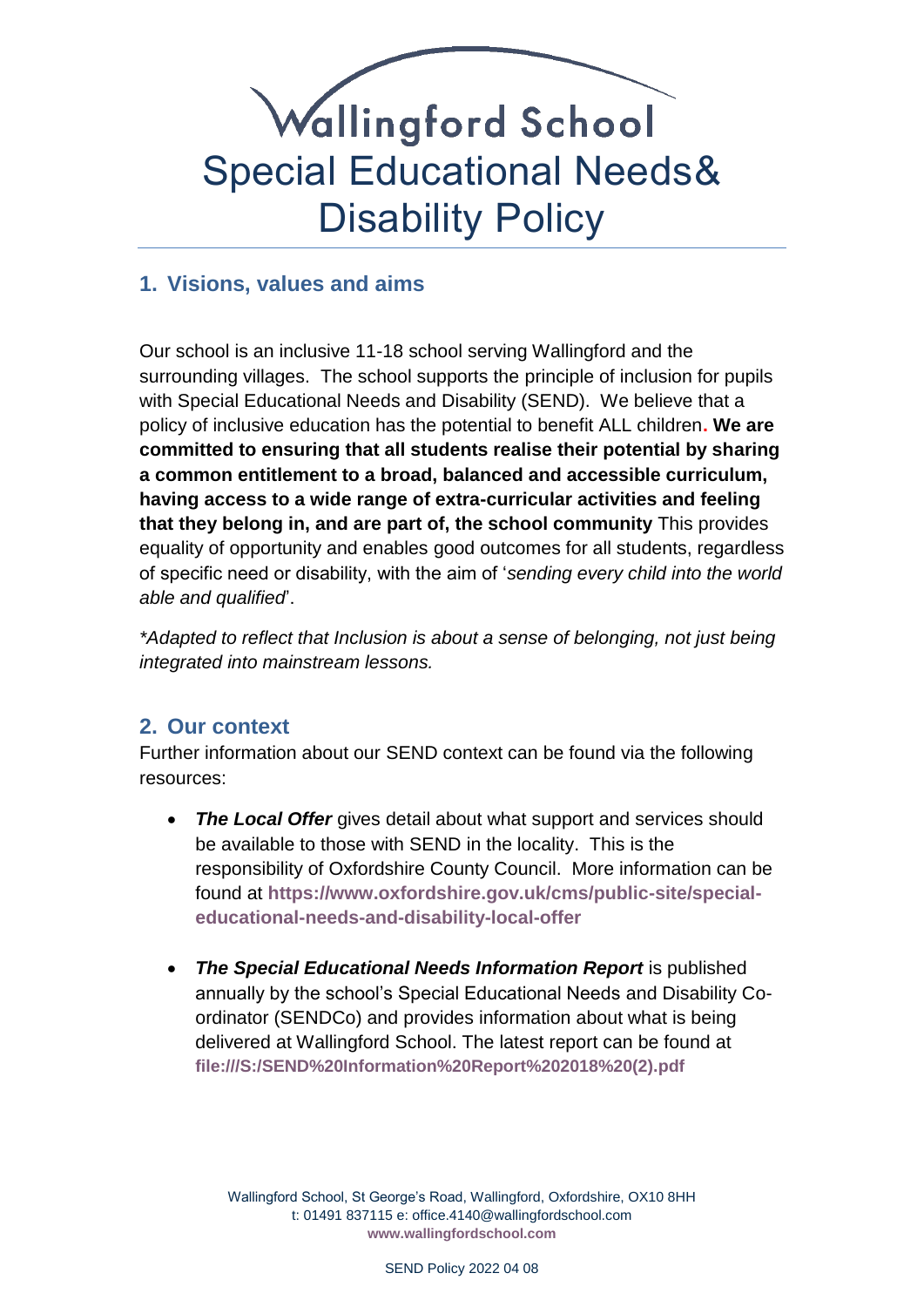

 *The Special Educational Needs Policy* is produced by Wallingford School and gives detail about how the school aims to support students with SEND in conjunction with the Local Offer.

This policy has been written by the SENDCo in consultation with the Governing Body and parents of students with SEND through the SEND Parents' Forum Group.

### <span id="page-4-0"></span>**3. Identification and support:**

### **Definition of SEND (Education Act 1996)**

A child or young person has SEND if they have a learning difficulty or disability which calls for special educational provision to be made for him or her.

If he/she -

- has a significantly greater difficulty in learning than the majority of others the same age
- has a disability which prevents or hinders him or her from making use of educational facilities of a kind generally provided for children of the same age in mainstream schools.

**We aim to identify pupils who may be in need of SEND support in the following ways: whole cohort assessments on entry in Yr 7, encouraging referrals from teachers, regularly reviewing pupil progress data and investigating parental concerns. Oxfordshire County Council's Guidance is also used to determine where SEND support may be necessary and identify individual need.**

#### <span id="page-4-1"></span>**4. What to expect at Wallingford School**

We aim to:

 to provide academic and pastoral support for pupils with SEND to ensure they fulfil their potential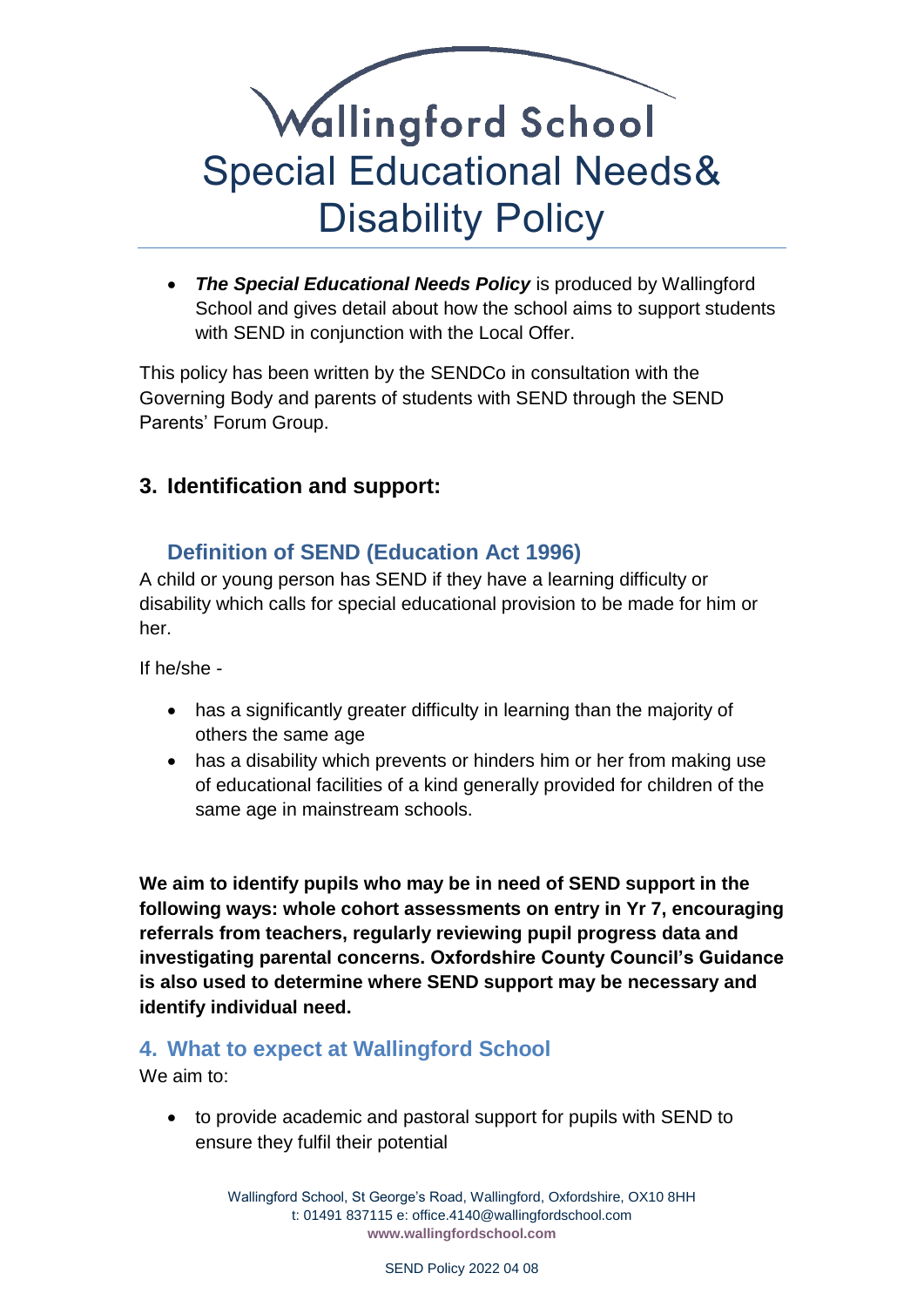- to fulfil our statutory obligations to pupils with EHCps.
- to collaborate with parents/carers and involve them in the education of their children so that there is a shared perception of their progress and desired outcomes
- to work successfully with young people in our care and involve them in their own education, ensuring that they have a 'real voice' and a sense of belonging at school
- for all teachers and teaching assistants to have high expectations of all students, particularly those with SEND
- for all students with SEND to become independent and resilient so that they are well prepared for the future
- to be flexible and creative in meeting specific individual needs.

We do this by  $-$ 

- providing differentiated, 'quality 'first'' teaching (in the classroom) as a priority
- providing quality small group and 1:1 interventions to develop literacy, numeracy and social communication skills
- identifying students with SEND and specifying the nature of need
- operating a whole student, whole school approach to the management and provision of support for SEND
- providing a SENDCo to manage and co-ordinate Special Educational Needs provision in school
- providing support, training and advice for all staff working with SEND students through training delivered by SENDCo, Senior Leadership Team and outside professionals
- delivering training for staff in response to individual pupil need
- meeting regularly with parents to discuss progress and agree next steps
- holding Annual Review meetings for pupils with EHCps to reflect on their progress against agreed outcomes
- creating and regularly updating bespoke pupil profiles detailing the nature of individual pupils' specific needs and personalised teaching strategies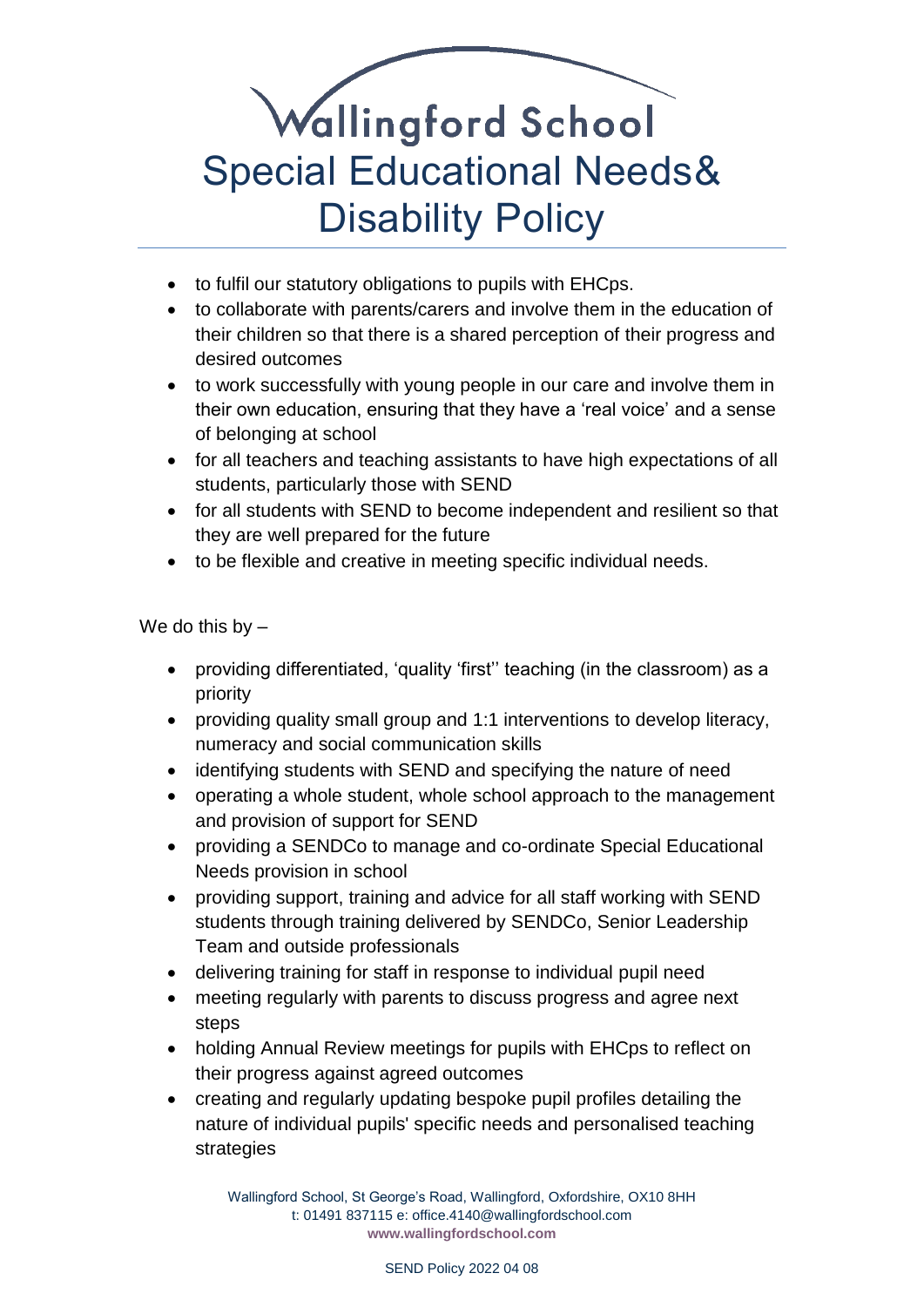- providing support and advice to parents/carers and students and actively developing and maintaining partnership and high levels of engagement with parents by operating an 'open door' policy
- ensuring access to the curriculum for all students through monitoring of quality first teaching by SENDCo and SLT.
- continually assessing, monitoring and reviewing progress for all students, ensuring that a 'graduated response' is used i.e. focussing on assessing, planning, doing and reviewing to inform future plans
- making effective use of support services, where it might improve our provision
- collaborating with external agencies to support pupils and families
- enabling every child to experience success and recognising and celebrating achievement
- providing a safe environment for SEND students with the appropriate facilities and specialisms: SEN Base for interventions, breakfast, lunch and homework clubs, Re-FLEX Learning Centre for students requiring alternative support
- supporting the emotional and mental health needs of vulnerable students
- ensuring that transition from Primary School is carefully managed, enabling all new students with additional needs to start Wallingford School with confidence.
- providing enhanced transition for pupils with complex SEND needs in Year 6
- ensuring that appropriate support is also provided for transition to higher or further education.

More information about what to expect at Wallingford School is available in the Special Educational Needs Information Report available from our website.

### <span id="page-6-0"></span>**5. Roles and Responsibilities**

**The Head Teacher** (John Marston) has responsibility for the management of all aspects of school's work including provision for students with SEND. He keeps the governing body informed.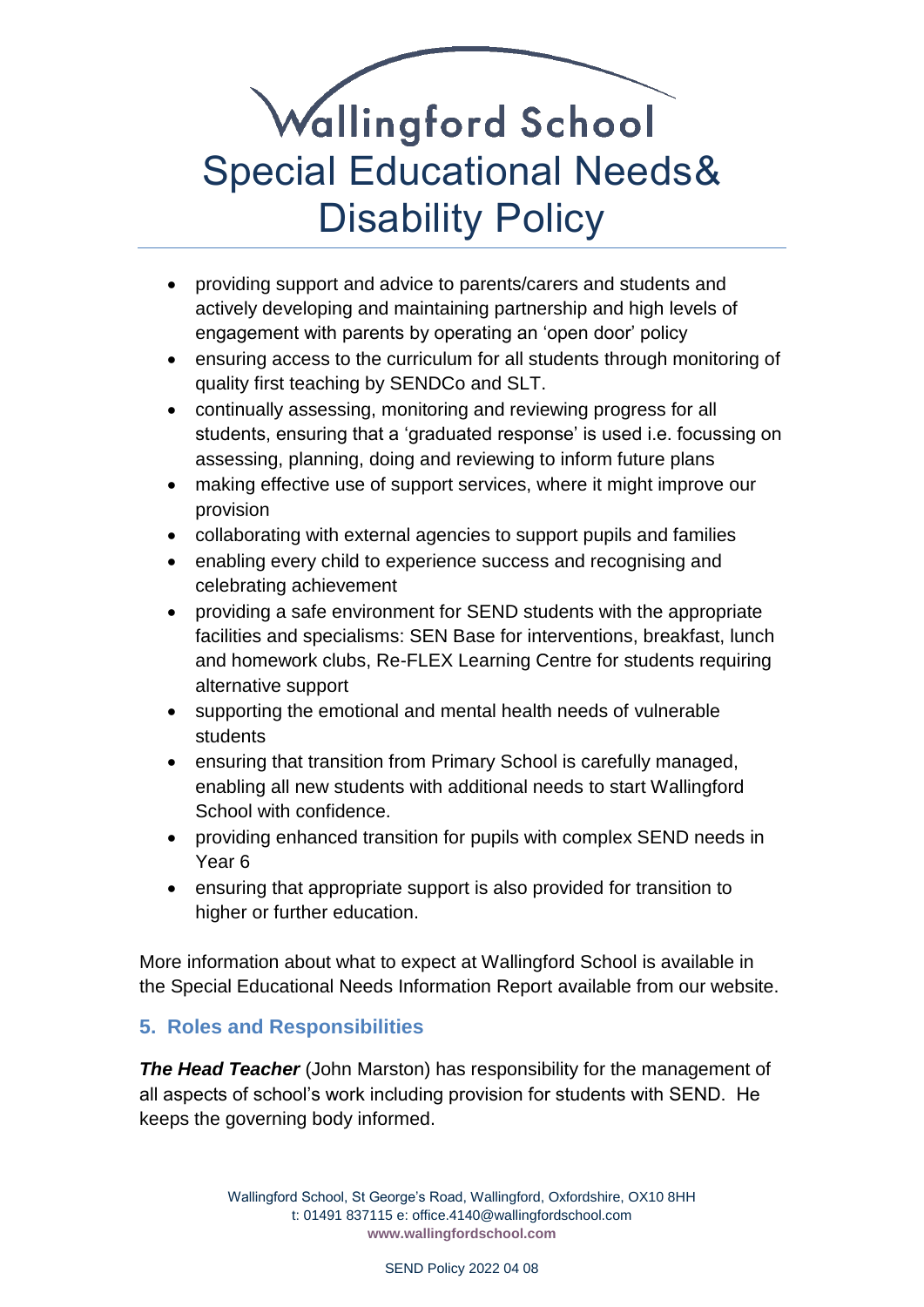*The Governing Body*, in cooperation with the Head Teacher has a legal responsibility for determining the policy and monitoring provision for students with SEND. The SEND Governor is Peter Rostron.

*The Senior Leadership Team* (Fin Lewis, Katie Vowles, Rhona Miller, Alison Mummery, Tommy Lee and James Keeling) maintain an overview of liaison with outside agencies and students with SEND.

**The SENDCo** (Kate Atkins) has day to day responsibility for the operation of the school's SEND Policy. She coordinates specific provision to support individual students with SEND and is responsible for identifying these students using Oxfordshire County Council's Guidance and referrals from teachers, assessment data and concerns raised by parents. She also provides professional guidance to colleagues and works closely with parents and outside agencies. She oversees the deployment of Teaching Assistants and Teachers of SEND.

*The Teachers* are responsible for meeting the needs of SEND students in their classes.

*The Teaching Assistants* support students in the classroom to enable them to become independent learners. They also deliver a range of small group and 1:1 interventions.

#### <span id="page-7-0"></span>**6. Accessibility**

Wallingford School offers a broad, balanced curriculum and extra-curricular opportunities for all students including those with SEND. Adaptations for Key Stage 3 and Key Stage 4 can be found on the Key Stage Provision map detailed on the SEN Information Report and the School's Disability and Access Plan available from the school's website.

#### <span id="page-7-1"></span>**7. Dealing with Complaints**

Issues relating to SEND should be discussed with the SENDCo in the first instance with a view to resolving them informally. If this is not successful, parents are asked to follow the school's Complaints Procedure, which can be obtained from the school website, or main office.

#### <span id="page-7-2"></span>**8. Storing and Managing Personal Information**

Documentation relating to students with SEND is kept, locked, in the SEN office. Once a student has left the school their file can be requested by the